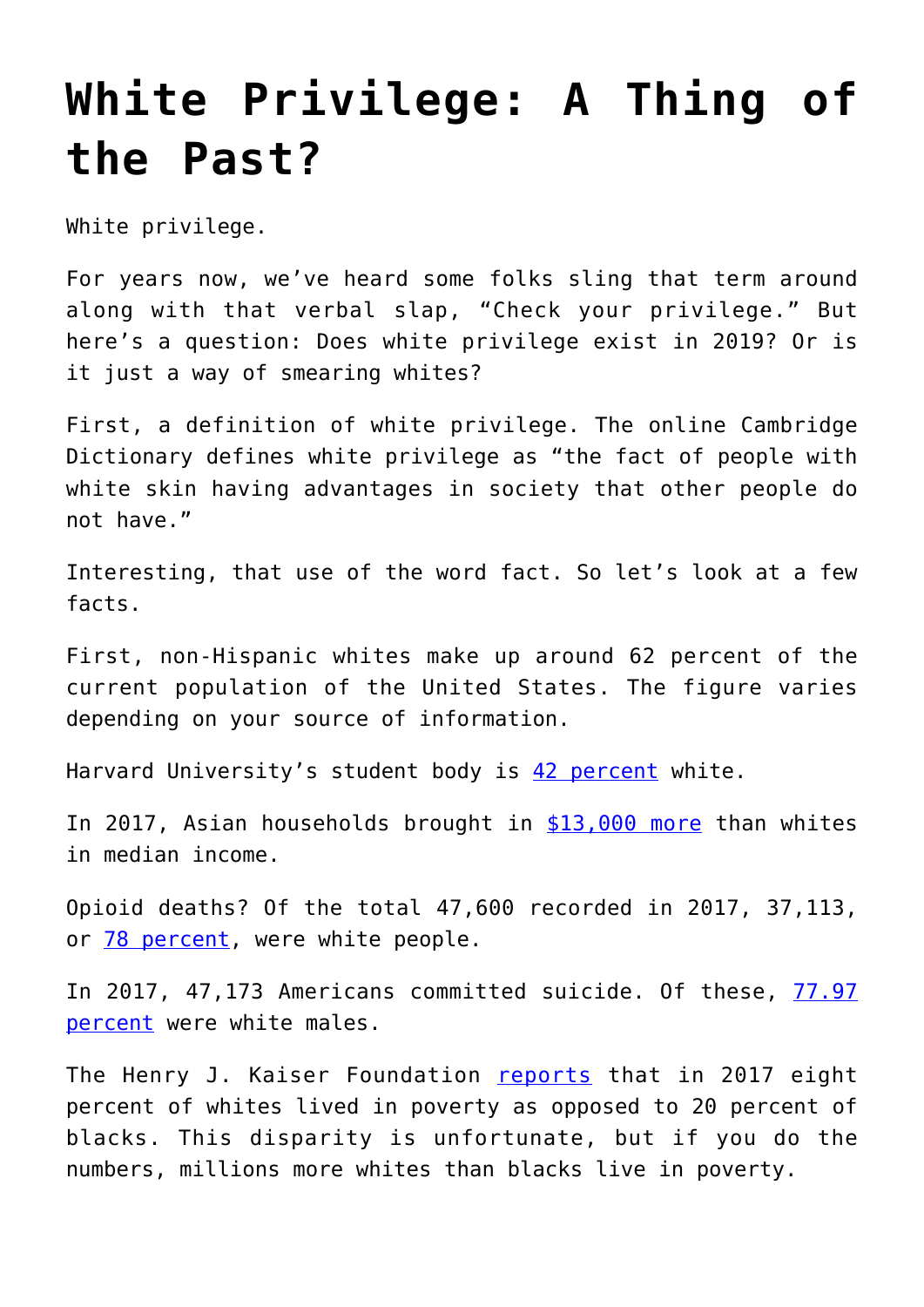Enough of the number crunching. Like some who use the Bible to prove their points, number crunchers can roll out the cannons of statistics and fire away without really proving anything.

So let's look at individuals.

Let's pop into my local grocery store and say hello to that seventy-something cashier who always greets her customers with a smile. We could ask her if she has benefited from her white privilege.

Let's approach that twenty-something barista at my local coffee shop who works and goes to school full-time, studying for a degree in psychology. Does she think the color of her skin explains her accomplishments?

Let's head next to the auto repair shop where I recently took my car for its annual inspection. Does the middle-aged mechanic with the ponytail and the grease under his fingernails qualify for white privilege?

Let's ask that guy I've seen this past week on my way to town, the man holding the Stop/Slow sign for road repairs. He's easily in his sixties and sports a face that has clearly absorbed more than its share of sunshine and liquor. He's white. Is he privileged?

My children and their spouses bust their humps every day earning a living, raising their children, and trying to do the right thing. Should I ask them if they are the beneficiaries of white privilege?

Here I confess failing as a reporter. I am too embarrassed to approach any of these people, except my daughter, and ask if they see themselves as recipients of "white privilege." (When I put the question to my daughter, who was folding laundry, she laughed, and said, "Oh, yeah. Every day." You'd have to live in a house with seven children 13 and under to understand her response.) I just can't do it. The question would stick in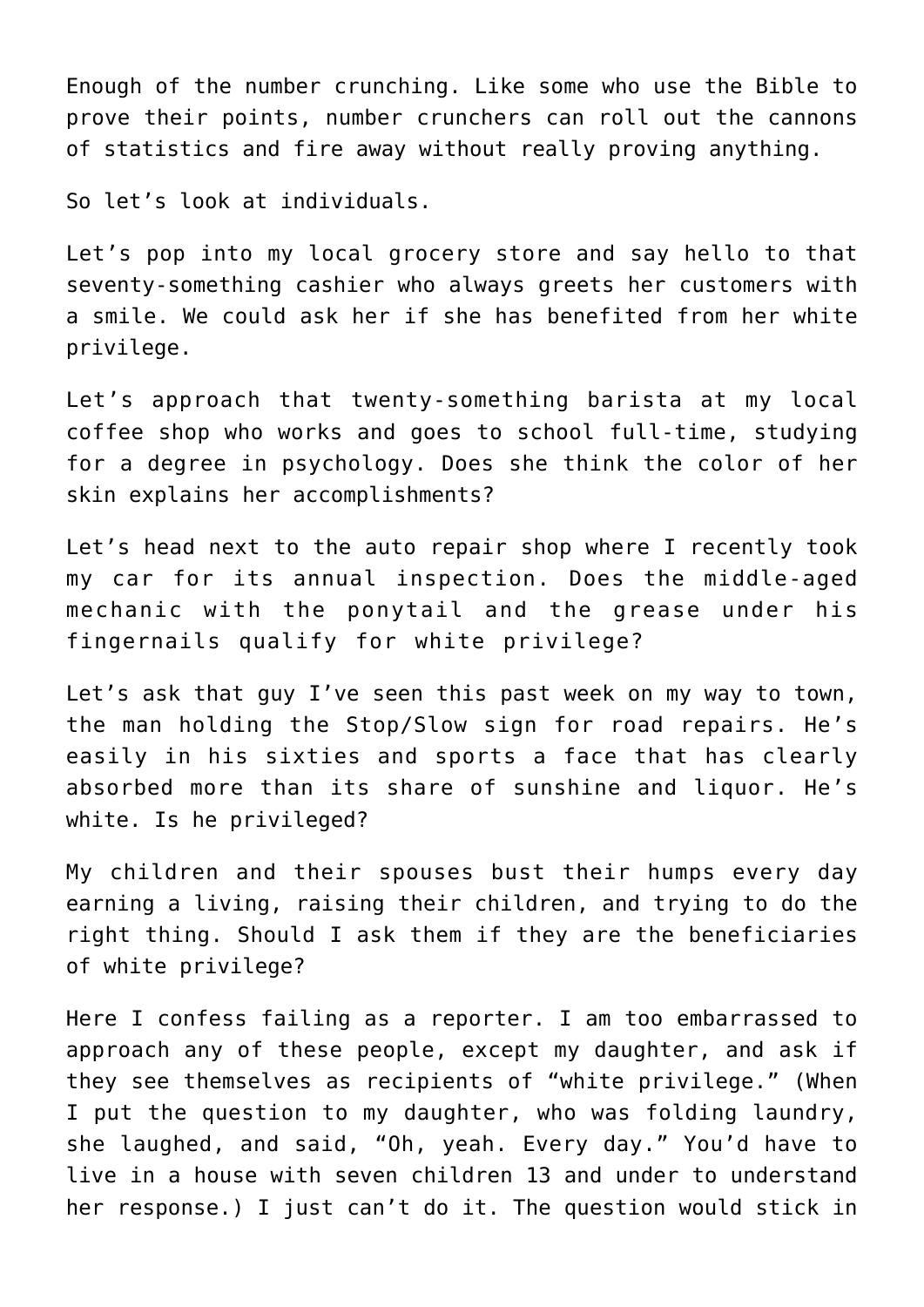my throat.

Not so long ago, white privilege existed. It was real. I saw it first-hand. In 1955, when I was four years old, my family moved from Pennsylvania to a small town in North Carolina where blacks attended separate schools, were forbidden entrance into many restaurants and restrooms, and often lived lives of desperate poverty. My dad, the town's physician, did end the segregation in his office waiting room, and my mom regarded the N-word as the equivalent of the worst obscenity, but there was systemic white privilege.

Within twenty years, that segregation was gone with the wind.

But today? White privilege?

How does anyone get away with using such language? I don't really care who they are: college professor, politician, media celebrity. White privilege today appears to be a big, fat lie.

Of course, there are people who are privileged. They are the ones who have money, who can buy property and material goods, and live and travel in ways most of us can't dream of. I bear the wealthy no animosity, but their privilege has little to do with the color of their skin and much to do with their money.

Those who smear an entire part of the population with the label "white privilege" paint with far too broad a brush. Like others who lump human beings into groups based on skin pigmentation, and then judge and condemn them, these sloganslinging finger-pointers are either brainwashed or bigoted.

In short, they are racists.

—

*Dear Readers,*

*Big Tech is suppressing our reach, refusing to let us advertise and squelching our ability to serve up a steady*